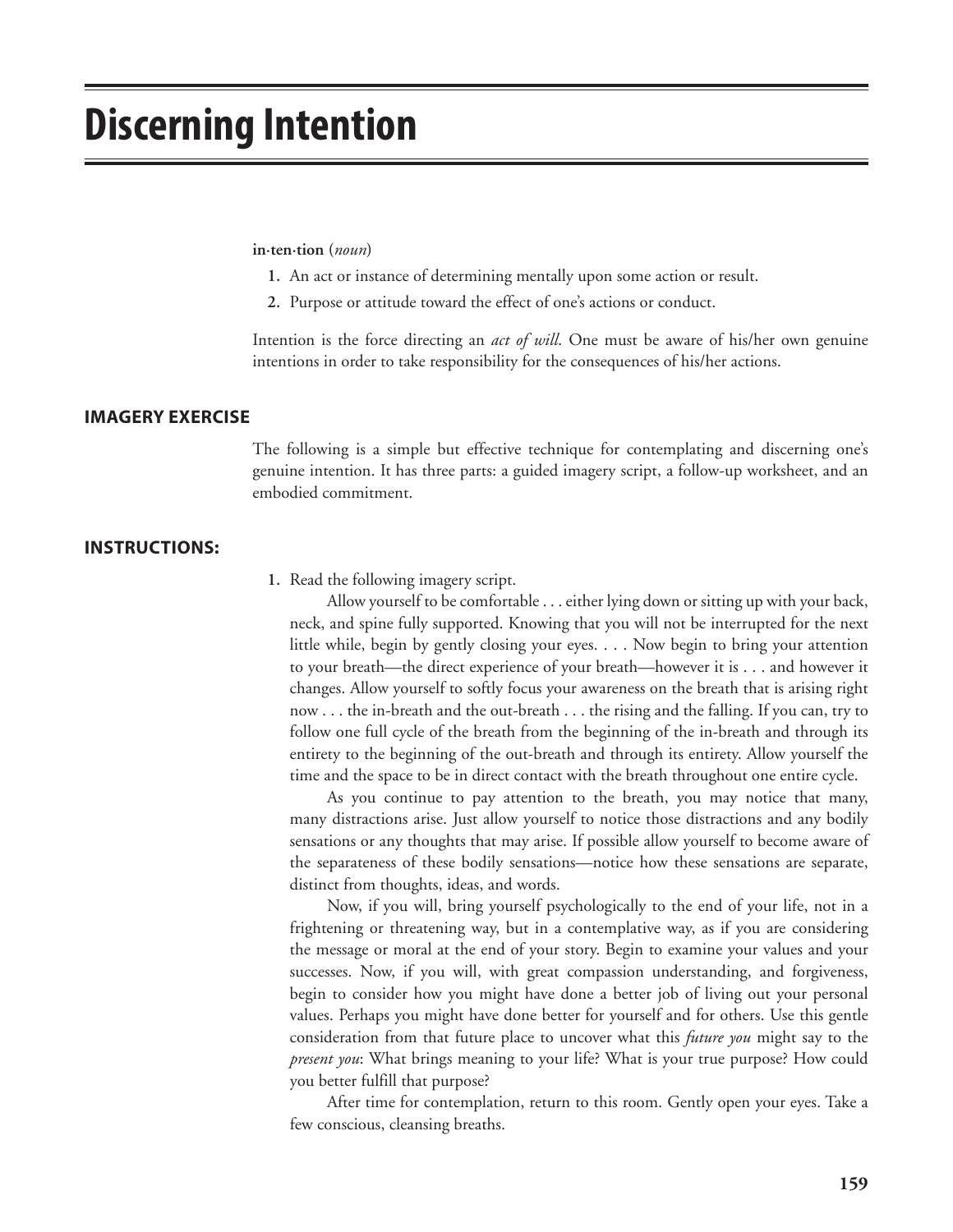**2.** Summon as much compassion for yourself as possible, and continue on to the worksheet.

Now, using a mirror or talking with a friend, explain what you have written on the worksheet and what it means to you. Whether using a friend or a mirror, no response is needed, Just listen.

 **3.** Finally, come to a standing position, come into fully embodied awareness. Once established in this empowered stance, bring to mind one of your intentions, perhaps the one that is easiest to realize.

Now, bring to mind the opposite side of this intention (i.e., what might stand in the way).

Carefully consider this obstacle, then bring to mind the decision to act despite the presence of an obstacle.

Becoming fully cognizant of your strengths, consider how much it would benefit you and others if your intention were realized.

Now, becoming fully and entirely aware of the other side, try to completely understand its opposite position and how you can appease its needs reasonably without renouncing your intention.

Finally, allow yourself to open to the universe. Consider the consequences of your intention and appraise whether it would truly increase the good of all. Fully examine your intentionality. When you are sure that your intentions are sound, make the decision on what first step you will take.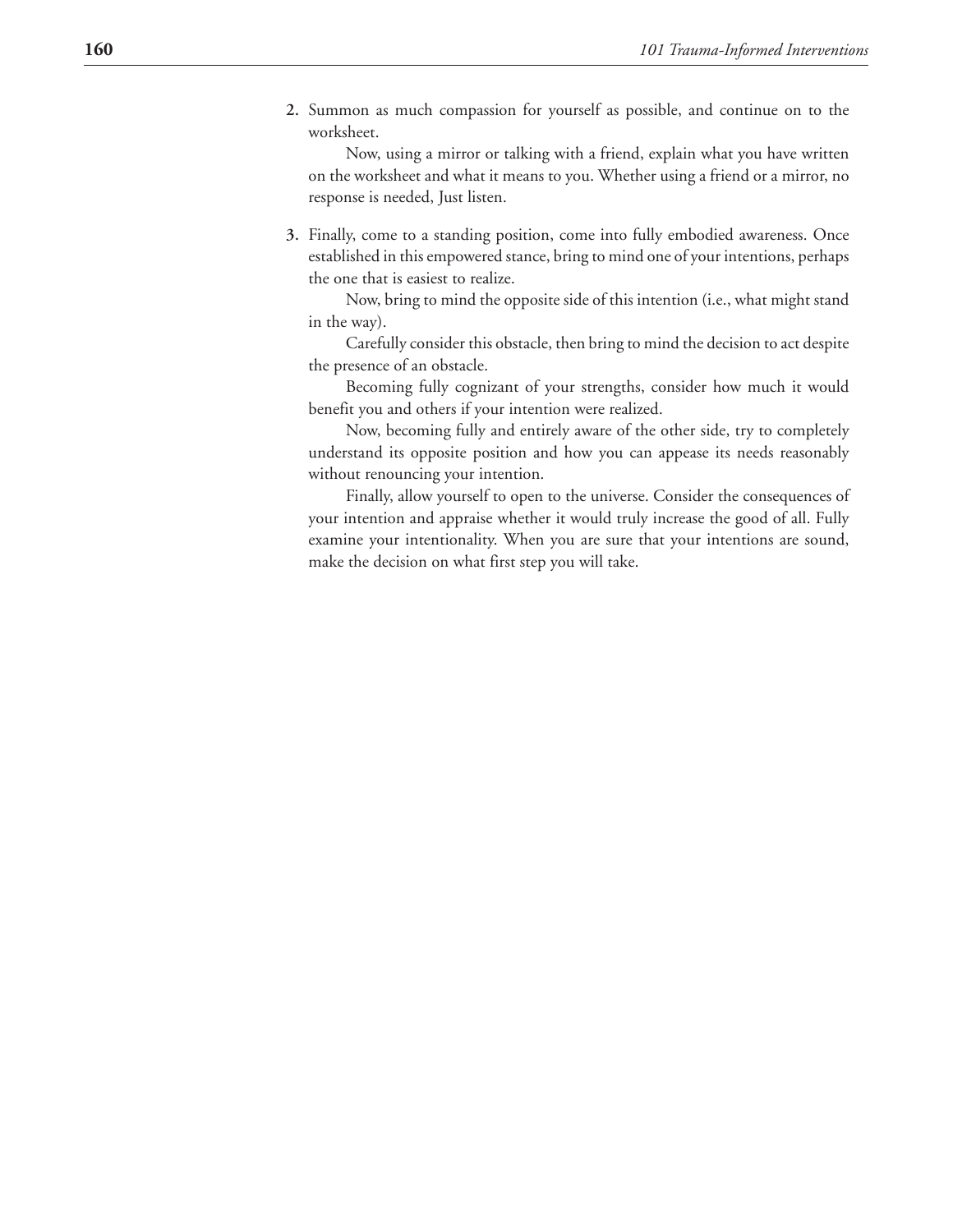## **WORKSHEET: LIFE'S PURPOSE/CORE VALUES**

*My life's purpose is:*

*My personal guidelines for living well in the world are:*

*Core values that reflect this purpose are (e.g., if your life's purpose is to advocate for the less fortunate, you might write "compassion," "courage," "generosity," etc.):*

*One instance in which my core values(s) made a difference in my life was:*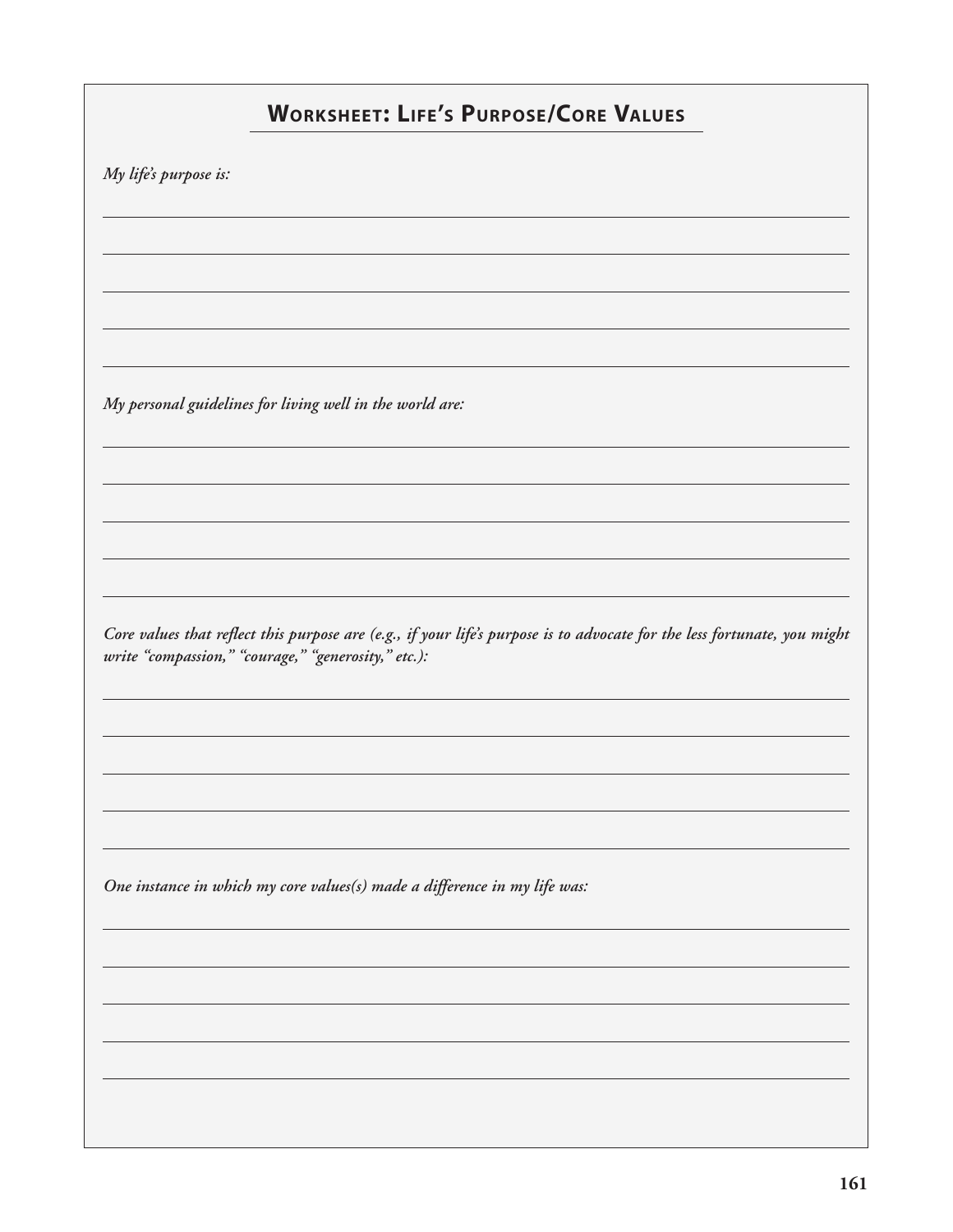Using your core values as intentions, list the concrete actions and necessary behaviors to realize these intentions (e.g., if your life's purpose is to advocate for the less fortunate the necessary behaviors might be working with a charitable organization, donating time and money, etc.).

*The concrete actions to accomplish these intentions are:*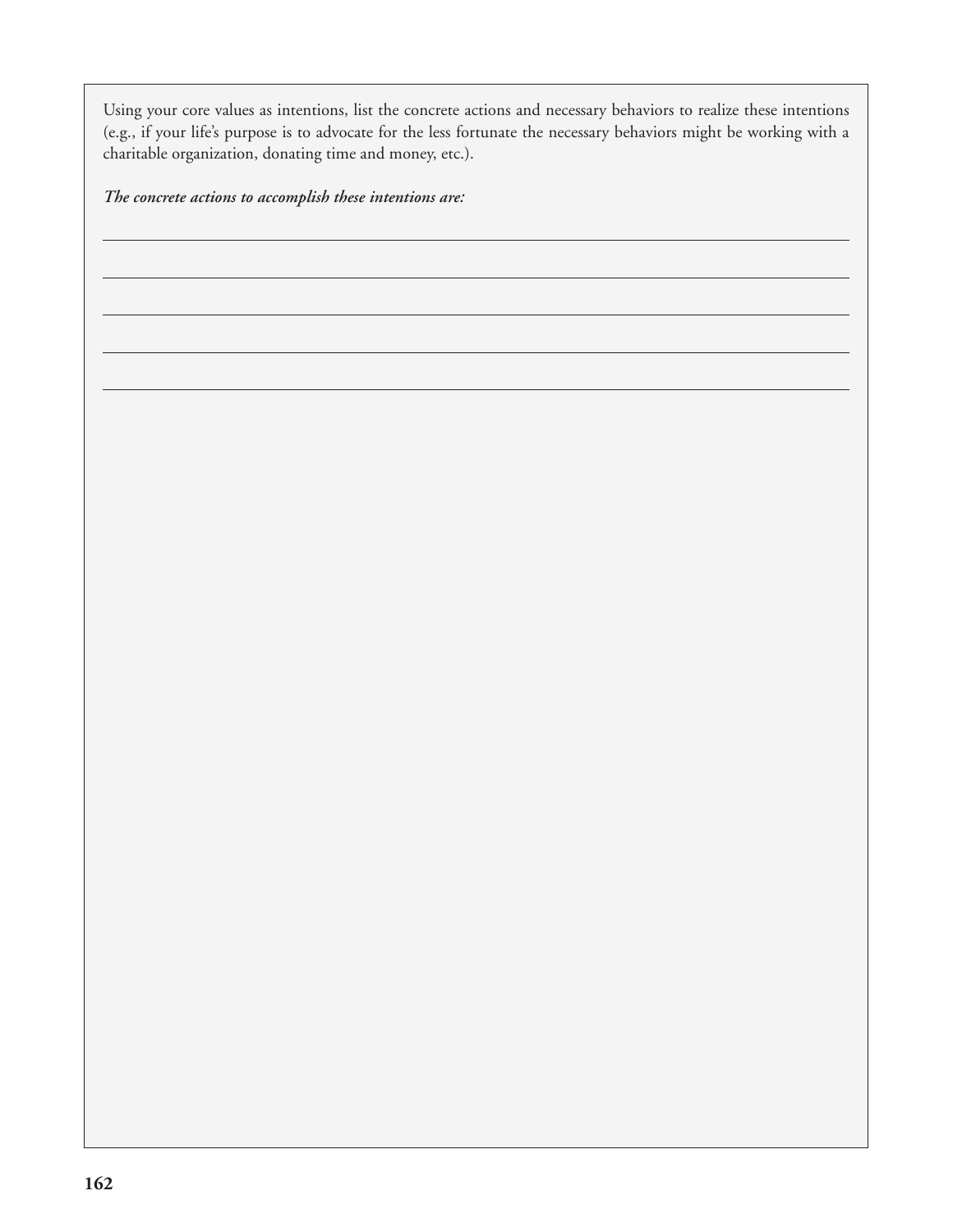|                                                              | <b>AN ACTION PLAN: "WILLINGNESS"</b>                                                                            |
|--------------------------------------------------------------|-----------------------------------------------------------------------------------------------------------------|
| My (specific) goal is to:                                    |                                                                                                                 |
|                                                              |                                                                                                                 |
|                                                              | ,我们也不能会有一个人的事情。""我们的人们是不是我们的人,我们也不能会有一个人的人,我们也不能会有一个人的人,我们也不能会有一个人的人,我们也不能会有一个人的人                               |
|                                                              |                                                                                                                 |
|                                                              | ,我们也不会有什么。""我们的人,我们也不会有什么?""我们的人,我们也不会有什么?""我们的人,我们也不会有什么?""我们的人,我们也不会有什么?""我们的人                                |
| The values underlying my goal are:                           |                                                                                                                 |
|                                                              |                                                                                                                 |
|                                                              |                                                                                                                 |
|                                                              |                                                                                                                 |
|                                                              |                                                                                                                 |
|                                                              | ,我们也不会有什么。""我们的人,我们也不会有什么?""我们的人,我们也不会有什么?""我们的人,我们也不会有什么?""我们的人,我们也不会有什么?""我们的人                                |
| The (specific) actions I will take to achieve that goal are: |                                                                                                                 |
|                                                              |                                                                                                                 |
|                                                              | 2. $\overline{\phantom{a}}$                                                                                     |
|                                                              | 3.                                                                                                              |
| 4.                                                           |                                                                                                                 |
| bodily sensations, longings                                  | In pursuit of my goal, I am willing to open up to and make space for all of these memories, thoughts, feelings, |
| Memories:                                                    |                                                                                                                 |
|                                                              |                                                                                                                 |
|                                                              |                                                                                                                 |
| Thoughts:                                                    |                                                                                                                 |
|                                                              |                                                                                                                 |
|                                                              | ,我们也不会有一个人的人,我们也不会有一个人的人,我们也不会有一个人的人。""我们,我们也不会有一个人的人,我们也不会有一个人的人。""我们,我们也不会有一个人                                |
|                                                              |                                                                                                                 |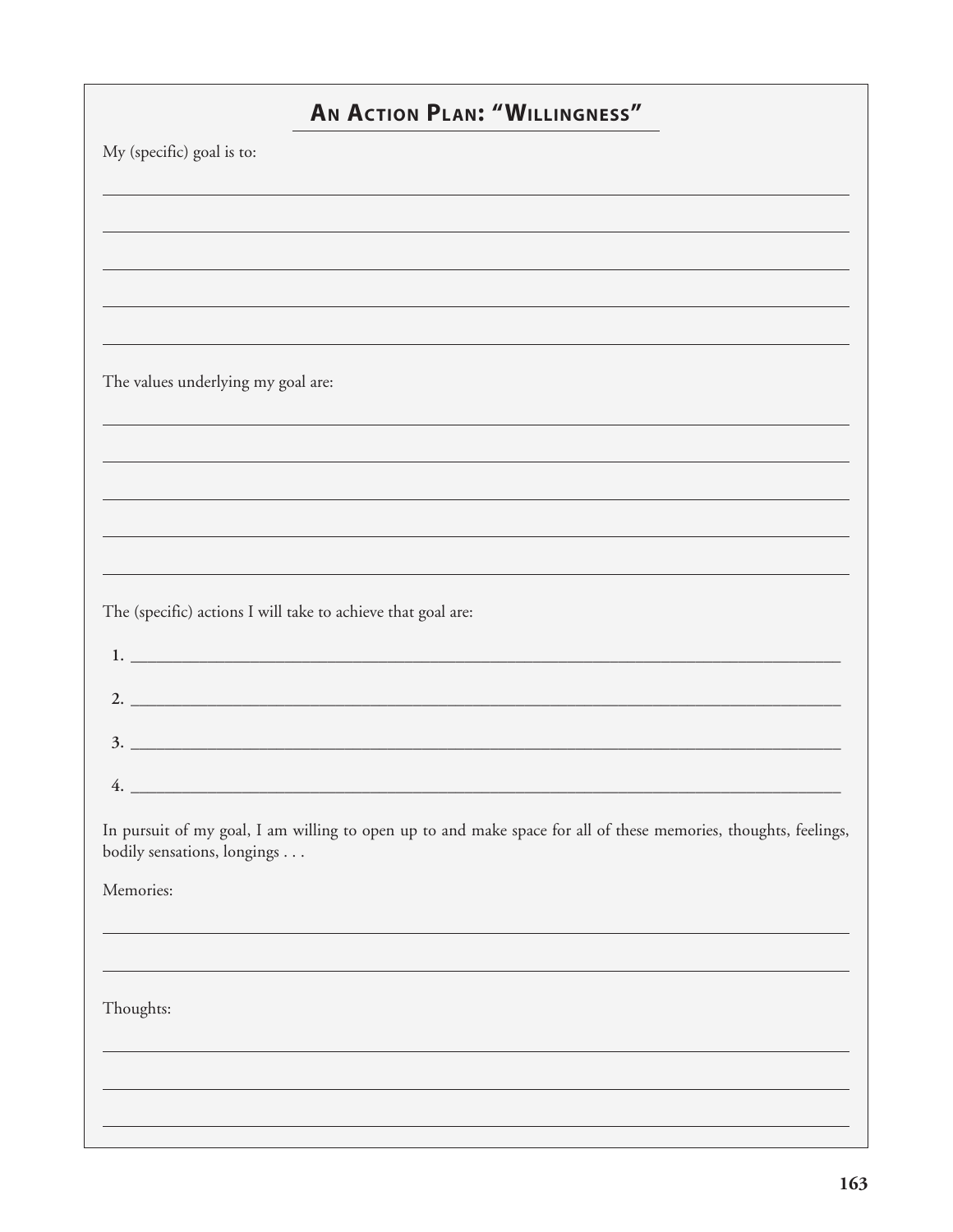| Feelings:                                                                                 |
|-------------------------------------------------------------------------------------------|
|                                                                                           |
| Sensations:                                                                               |
|                                                                                           |
| Longings, needs, and urges:<br><u> 1989 - Johann Stoff, amerikansk politiker (* 1908)</u> |
|                                                                                           |
| It might be useful to remind myself that:                                                 |
| ,我们也不会有什么。""我们的人,我们也不会有什么?""我们的人,我们也不会有什么?""我们的人,我们也不会有什么?""我们的人,我们也不会有什么?""我们的人          |
| If necessary, I can break this goal down into more manageable steps, such as:             |
|                                                                                           |
|                                                                                           |
|                                                                                           |
| The smallest, easiest step I can begin with is:                                           |
|                                                                                           |
|                                                                                           |
|                                                                                           |
|                                                                                           |
|                                                                                           |
|                                                                                           |
|                                                                                           |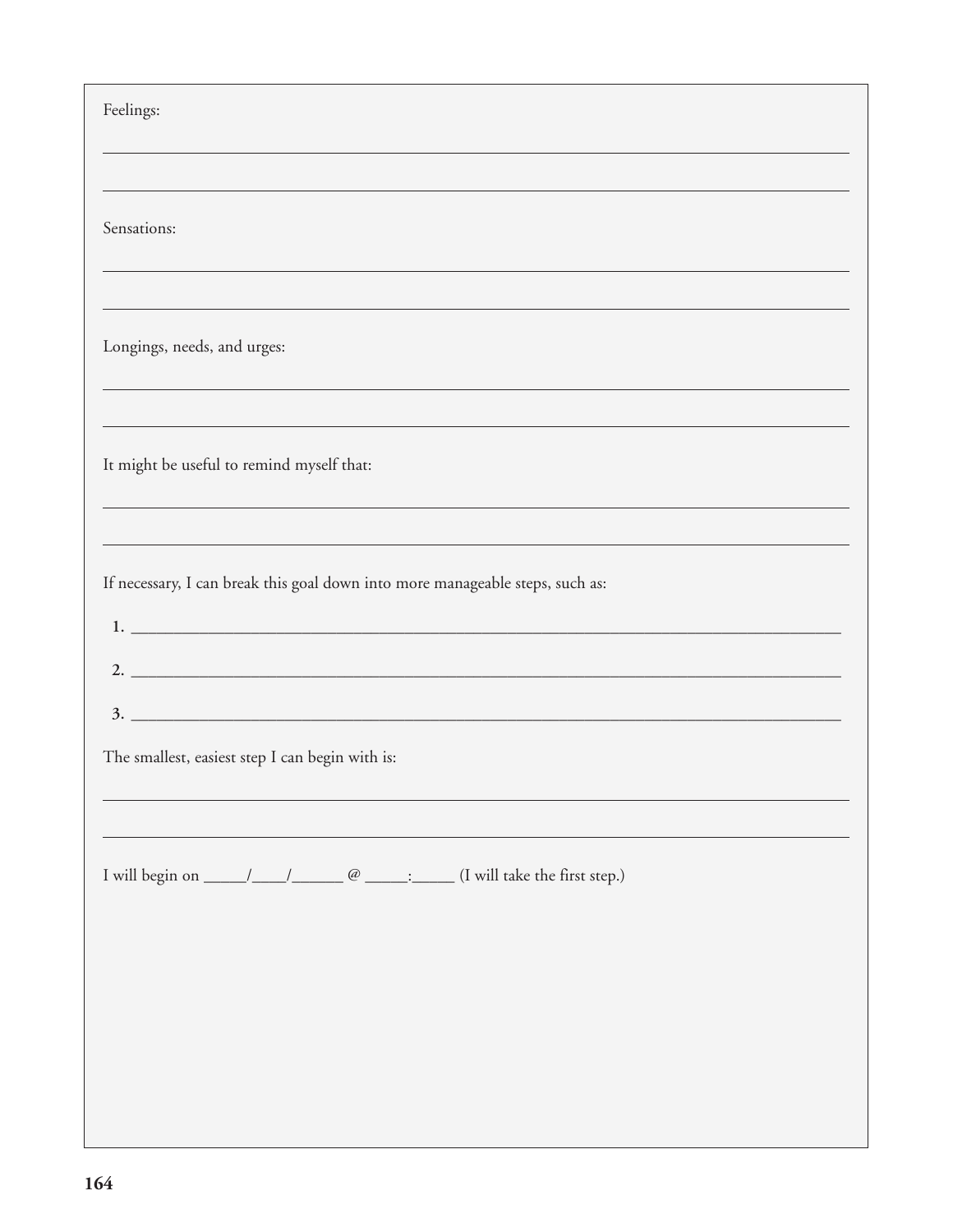|                         | <b>WORKSHEET: IMPORTANT QUESTIONS</b> |  |
|-------------------------|---------------------------------------|--|
|                         | <b>A Writing Exercise</b>             |  |
| WHO I AM<br>Today I am  |                                       |  |
|                         |                                       |  |
|                         |                                       |  |
| Yesterday I was         |                                       |  |
|                         |                                       |  |
| In the past I have been |                                       |  |
|                         |                                       |  |
| I am becoming           |                                       |  |
|                         |                                       |  |
|                         |                                       |  |
|                         |                                       |  |
|                         |                                       |  |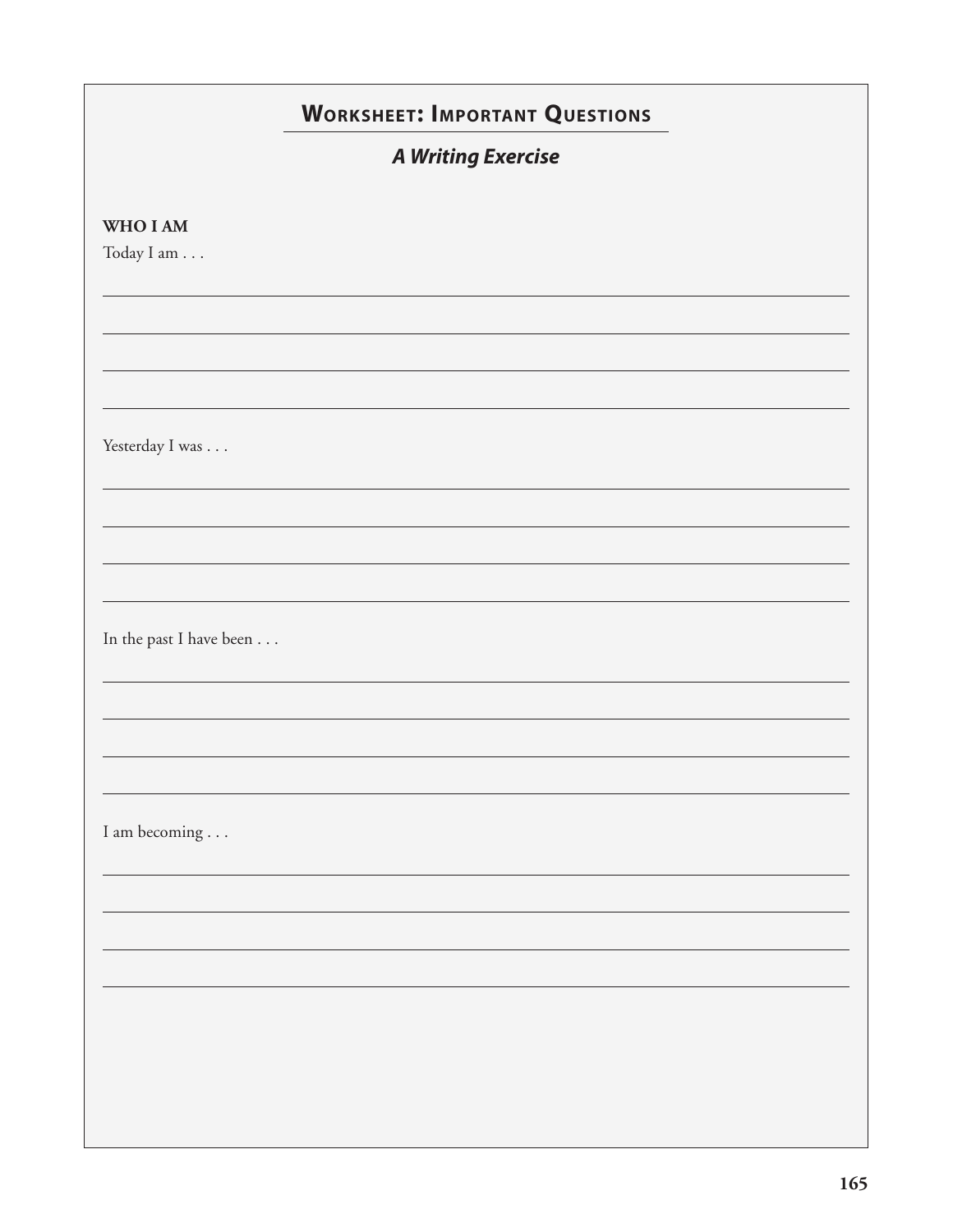I define my identity as . . .

I am known by all of these names . . .

The parts of myself that I reveal to others are . . .

The parts of myself that I conceal are . . .

I have worn masks and played many roles. The ones that I have worn and since discarded are . . .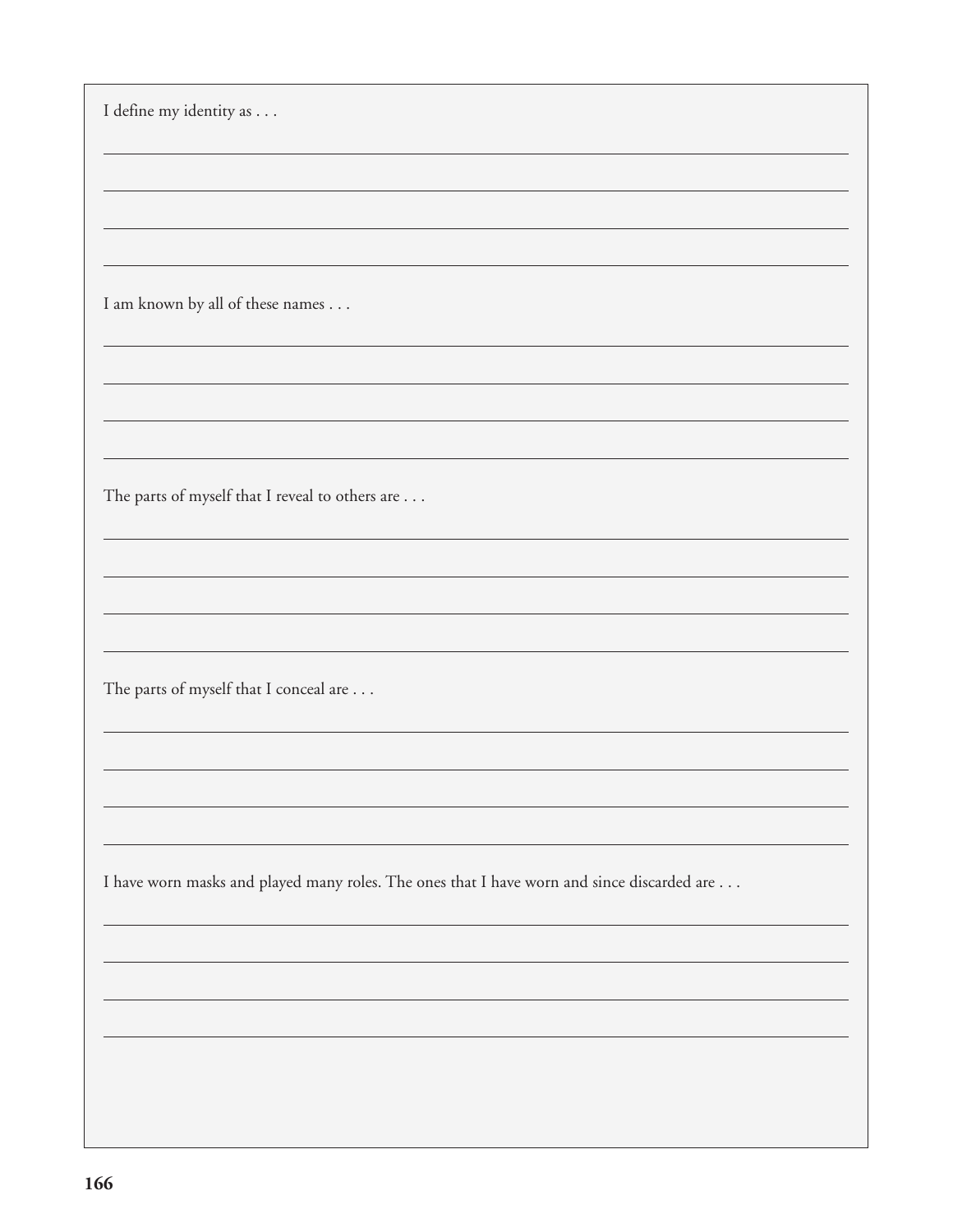I would define my authentic self as . . .

I share my true self with . . .

### **WHY I'M HERE**

My purpose for being in this place right now is . . .

I have to learn . . .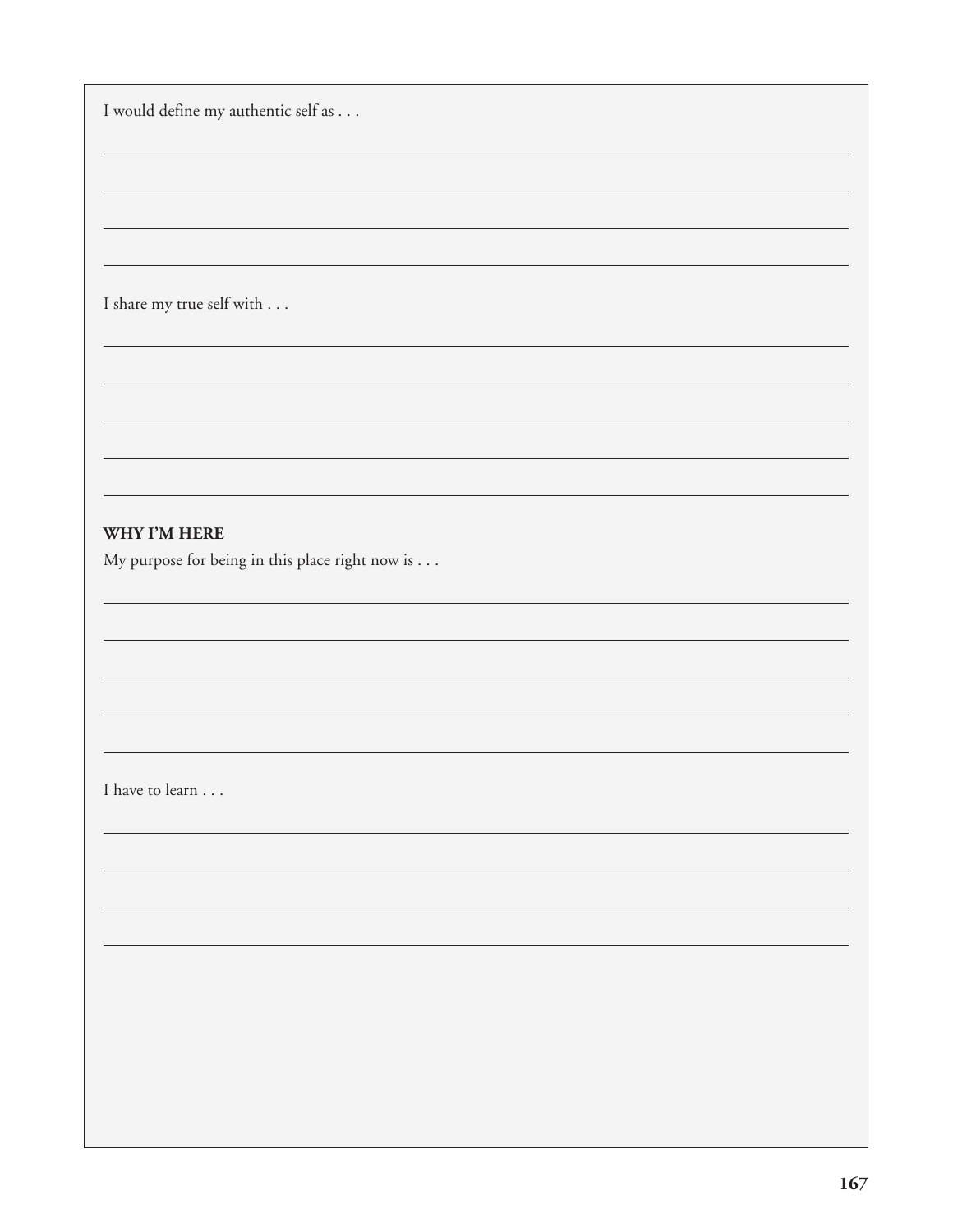| I have to teach                                                         |
|-------------------------------------------------------------------------|
|                                                                         |
|                                                                         |
|                                                                         |
|                                                                         |
|                                                                         |
|                                                                         |
|                                                                         |
|                                                                         |
| The following experiences in my recent past have prepared me to be here |
|                                                                         |
|                                                                         |
|                                                                         |
|                                                                         |
|                                                                         |
|                                                                         |
|                                                                         |
|                                                                         |
| This is how I got here                                                  |
|                                                                         |
|                                                                         |
|                                                                         |
|                                                                         |
|                                                                         |
|                                                                         |
|                                                                         |
|                                                                         |
|                                                                         |
| Do I want to stay here?                                                 |
|                                                                         |
|                                                                         |
|                                                                         |
|                                                                         |
|                                                                         |
|                                                                         |
|                                                                         |
|                                                                         |
|                                                                         |
|                                                                         |
|                                                                         |
|                                                                         |
|                                                                         |
|                                                                         |
|                                                                         |
|                                                                         |
|                                                                         |
|                                                                         |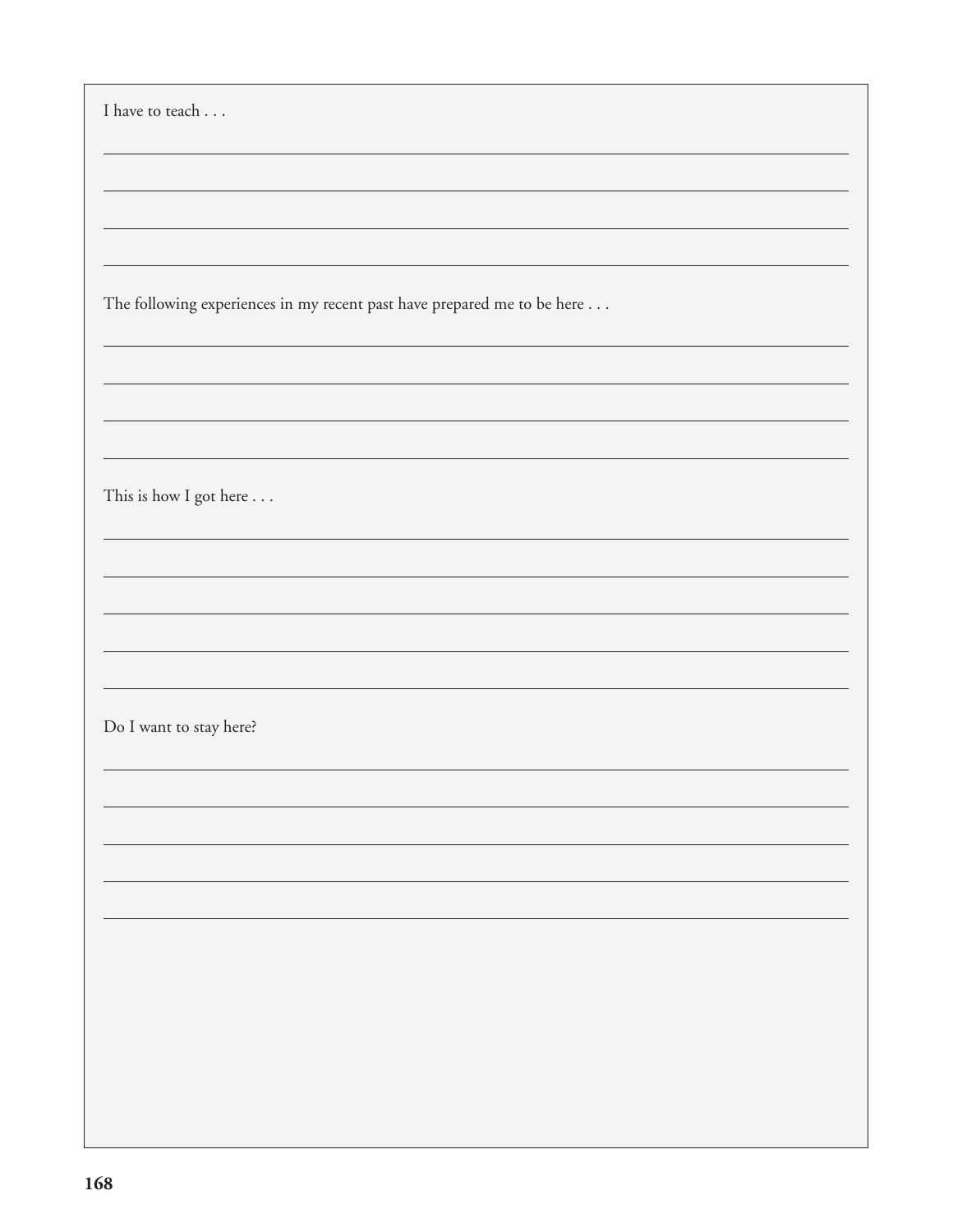| Where do I want to go next? |                                         |  |  |
|-----------------------------|-----------------------------------------|--|--|
|                             |                                         |  |  |
|                             |                                         |  |  |
|                             |                                         |  |  |
|                             |                                         |  |  |
|                             | What does this present moment offer me? |  |  |
|                             |                                         |  |  |
|                             |                                         |  |  |
|                             |                                         |  |  |
|                             |                                         |  |  |
|                             | What do I bring to the present moment?  |  |  |
|                             |                                         |  |  |
|                             |                                         |  |  |
|                             |                                         |  |  |
| WHAT I WANT                 |                                         |  |  |
| For myself, I want          |                                         |  |  |
|                             |                                         |  |  |
|                             |                                         |  |  |
|                             |                                         |  |  |
|                             |                                         |  |  |
|                             |                                         |  |  |
|                             |                                         |  |  |
|                             |                                         |  |  |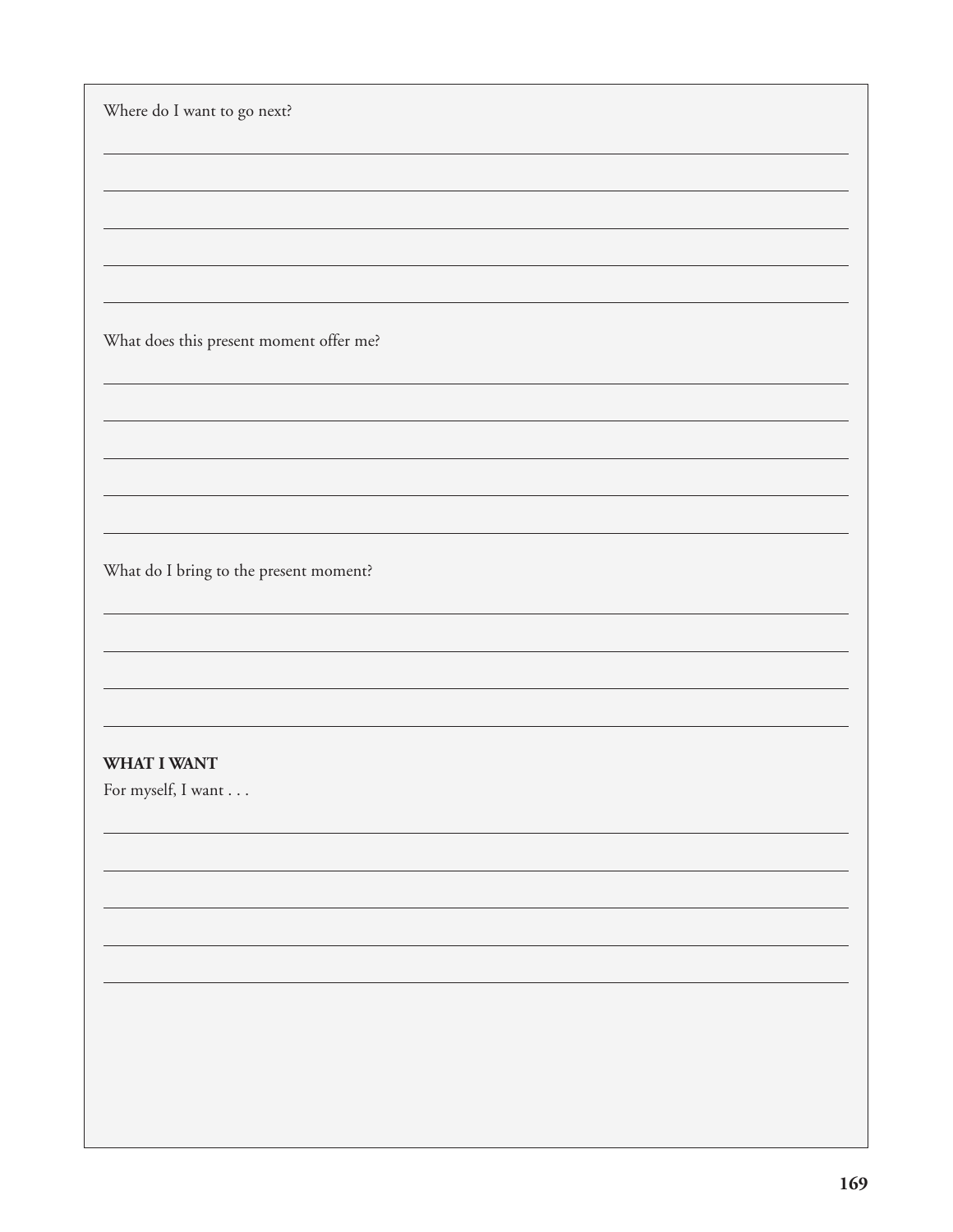| For others, I want                       |
|------------------------------------------|
|                                          |
|                                          |
|                                          |
|                                          |
| This is what I want to do                |
|                                          |
|                                          |
|                                          |
| I want to be                             |
|                                          |
|                                          |
|                                          |
| I want to have                           |
|                                          |
|                                          |
|                                          |
| The most important thing for me to do is |
|                                          |
|                                          |
|                                          |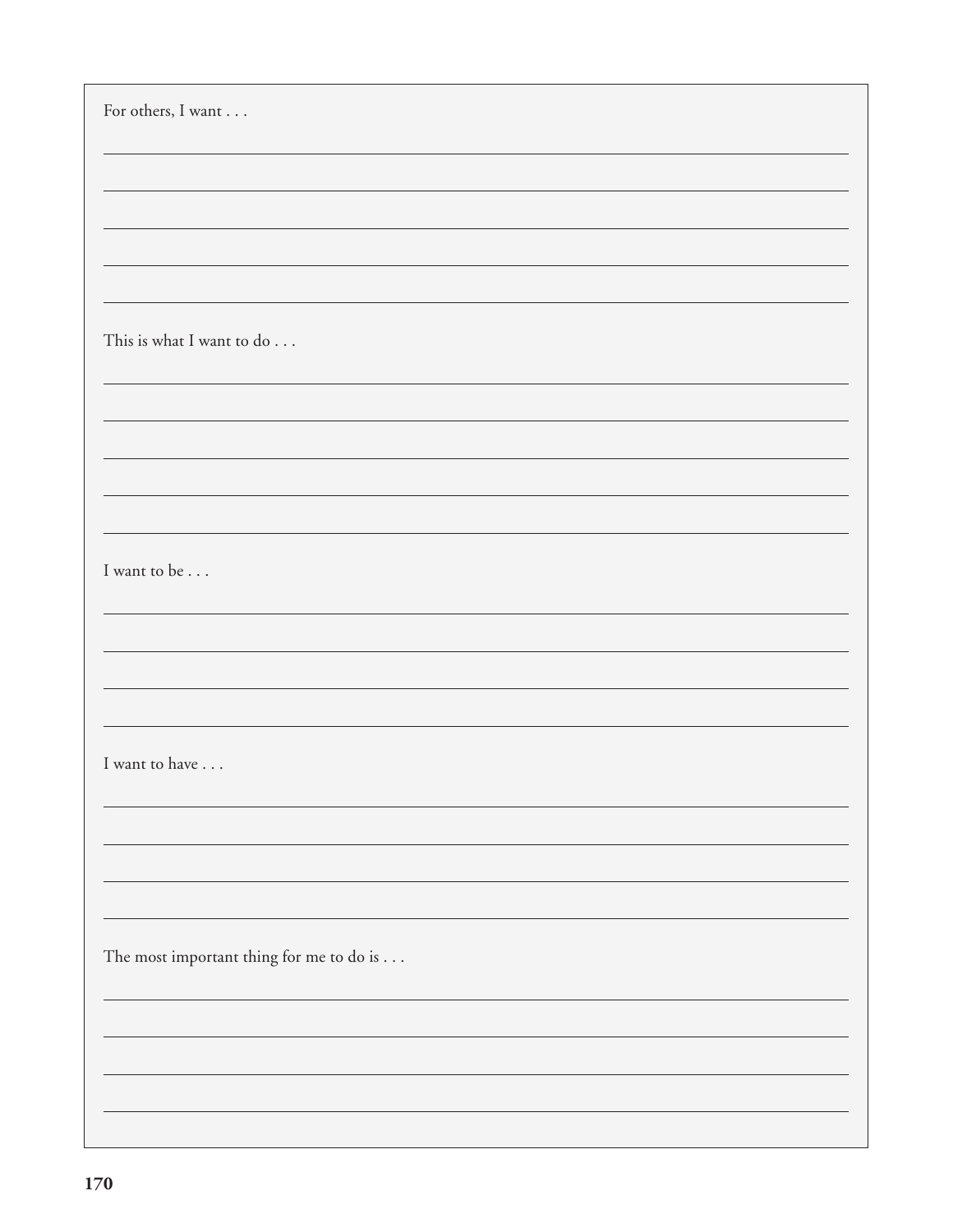In order to do this, I need to have . . .

In order to do this, I need to know . . .

In order to do this, I need to do . . .

Do I have what I want?

Do I want what I have?

<u> 1989 - Johann Stoff, deutscher Stoffen und der Stoffen und der Stoffen und der Stoffen und der Stoffen und de</u>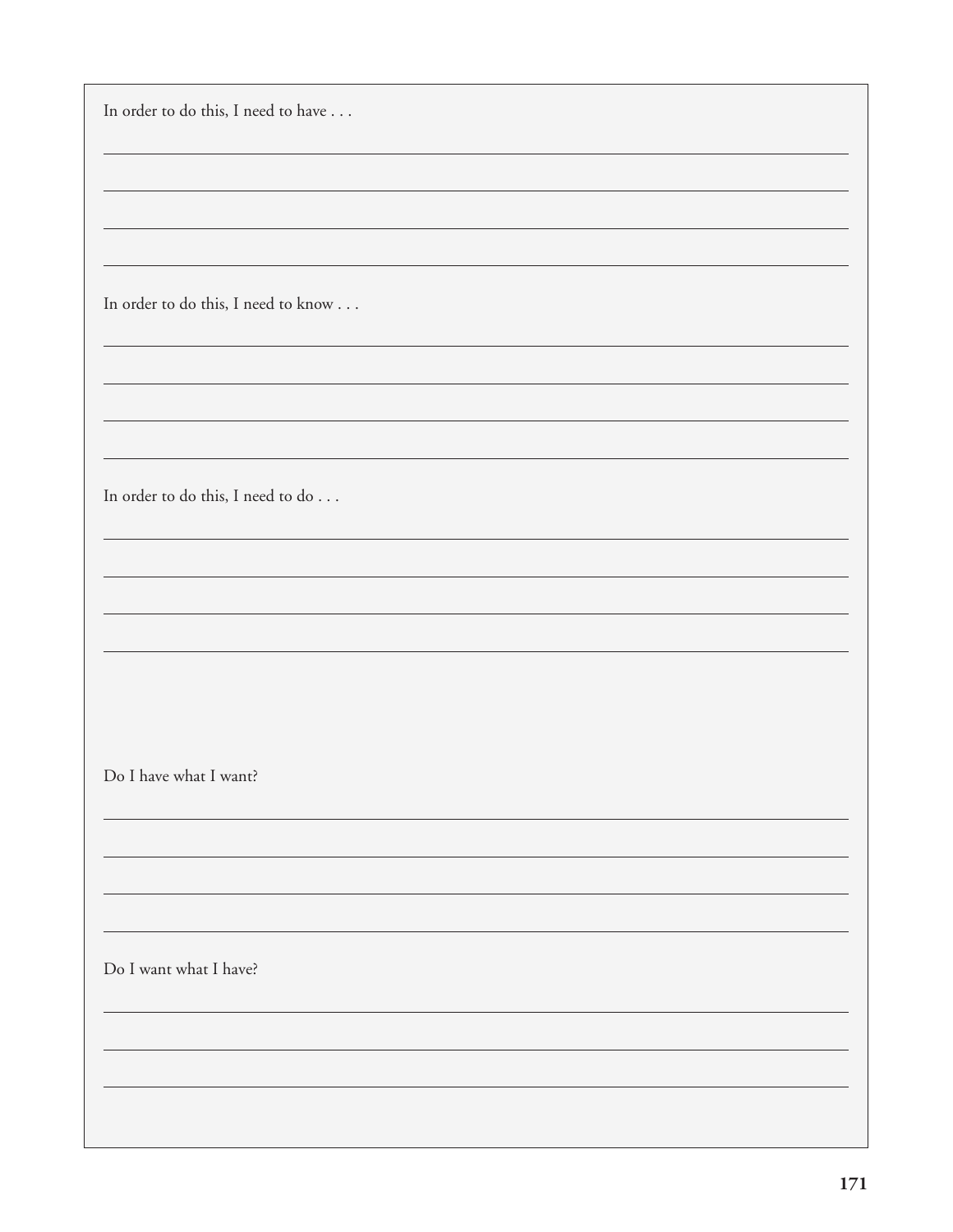# **WORKSHEET: THINGS YOU MIGHT NOT KNOW ABOUT ME**

### **Couples**

Both people should answer the following questions. The information is then shared and processed, usually within a couple's session.

 **1.** What do I need to do or be in order not to engrave "*if only . . .*" on my gravestone?

 **2.** If I could change only one thing in my life, what would that be and why?

 **3.** In what settings am I the happiest/eager/most comfortable?

 **4.** In what settings am I the saddest/unsure/afraid?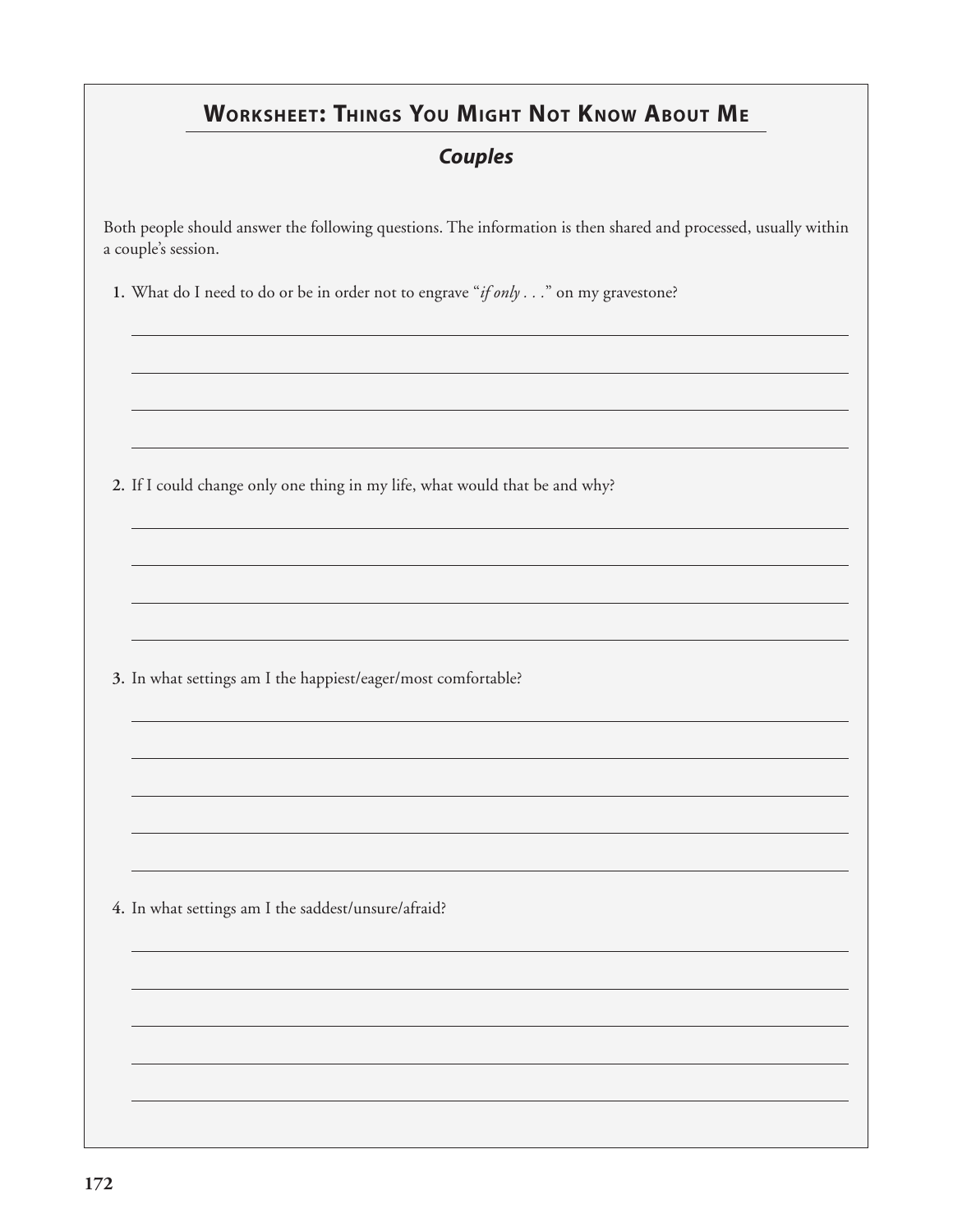| 6. What do I feel is my greatest accomplishment to date? Was it done alone, or were others involved?           |
|----------------------------------------------------------------------------------------------------------------|
|                                                                                                                |
|                                                                                                                |
|                                                                                                                |
|                                                                                                                |
| 7. Presently, what major regret do I have in my life? If it is reparable, what would be required to repair it? |
|                                                                                                                |
|                                                                                                                |
|                                                                                                                |
|                                                                                                                |
|                                                                                                                |
| 8. What other things do I want to change now, and why?                                                         |
|                                                                                                                |
|                                                                                                                |
|                                                                                                                |
|                                                                                                                |
|                                                                                                                |